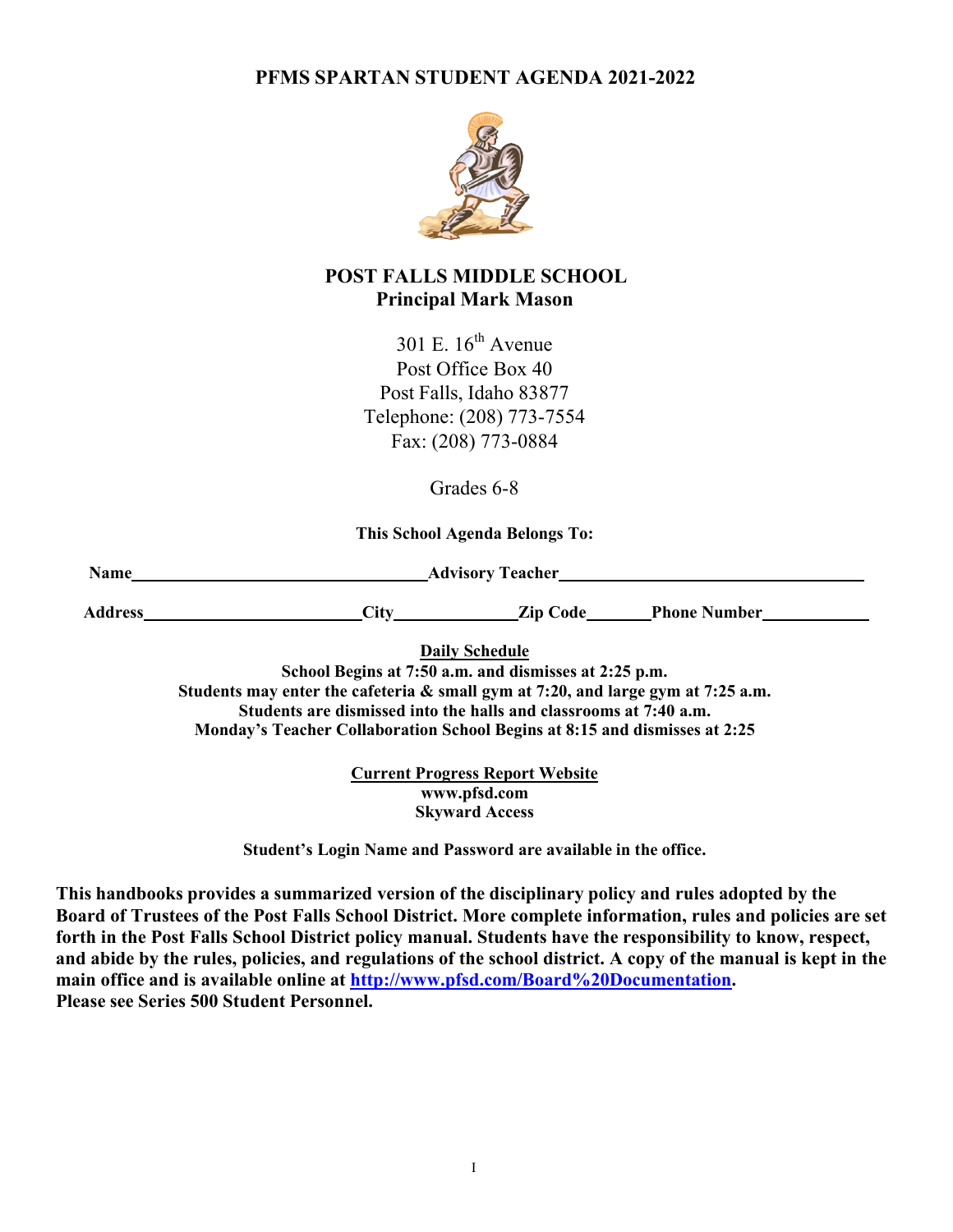#### **WELCOME TO POST FALLS MIDDLE SCHOOL**

This school is called a middle school because it provides an education designed for youngsters who have completed an elementary program and are preparing for high school. You will have an opportunity to explore many new activities and educational experiences as well as improving your basic academic skills. As with most of life, you will find that your personal growth will depend on the amount of effort extended.

The purpose of this agenda is to provide information concerning the opportunities of the middle school. The staff and the parents are partners in helping you to learn and grow personally during your three years as a middle school Spartan. This agenda contains information that will be useful to you throughout the year; you will be asked to refer to it often. If you have questions that this agenda does not answer, do not hesitate to seek help from one of your teachers, the principals, or counselors.

The faculty wishes to take this opportunity to welcome back the "returning" students and to extend a friendly welcome to the "new" students. We hope that you will find the years spent at PFMS pleasant and profitable, and we especially want to wish you a successful school year. We are pleased to have you as a member on the Post Falls Spartan school team. Welcome aboard<sup>®</sup>.

**POST FALLS MIDDLE SCHOOL Certified Staff**

| $\begin{minipage}{0.9\linewidth} \textbf{Kristin DeWalt} \end{minipage} \begin{minipage}{0.9\linewidth} \textbf{Will Friday} \end{minipage} \begin{minipage}{0.9\linewidth} \textbf{Grid} \end{minipage} \begin{minipage}{0.9\linewidth} \textbf{Grid} \end{minipage} \begin{minipage}{0.9\linewidth} \textbf{Grid} \end{minipage} \begin{minipage}{0.9\linewidth} \textbf{Grid} \end{minipage} \begin{minipage}{0.9\linewidth} \textbf{Grid} \end{minipage} \begin{minipage}{0.9\linewidth} \textbf{Grid} \end{minipage}$ |  |
|----------------------------------------------------------------------------------------------------------------------------------------------------------------------------------------------------------------------------------------------------------------------------------------------------------------------------------------------------------------------------------------------------------------------------------------------------------------------------------------------------------------------------|--|
|                                                                                                                                                                                                                                                                                                                                                                                                                                                                                                                            |  |
|                                                                                                                                                                                                                                                                                                                                                                                                                                                                                                                            |  |
|                                                                                                                                                                                                                                                                                                                                                                                                                                                                                                                            |  |
|                                                                                                                                                                                                                                                                                                                                                                                                                                                                                                                            |  |
|                                                                                                                                                                                                                                                                                                                                                                                                                                                                                                                            |  |
|                                                                                                                                                                                                                                                                                                                                                                                                                                                                                                                            |  |
|                                                                                                                                                                                                                                                                                                                                                                                                                                                                                                                            |  |
|                                                                                                                                                                                                                                                                                                                                                                                                                                                                                                                            |  |
|                                                                                                                                                                                                                                                                                                                                                                                                                                                                                                                            |  |
|                                                                                                                                                                                                                                                                                                                                                                                                                                                                                                                            |  |
|                                                                                                                                                                                                                                                                                                                                                                                                                                                                                                                            |  |
|                                                                                                                                                                                                                                                                                                                                                                                                                                                                                                                            |  |
|                                                                                                                                                                                                                                                                                                                                                                                                                                                                                                                            |  |
|                                                                                                                                                                                                                                                                                                                                                                                                                                                                                                                            |  |
|                                                                                                                                                                                                                                                                                                                                                                                                                                                                                                                            |  |
|                                                                                                                                                                                                                                                                                                                                                                                                                                                                                                                            |  |
|                                                                                                                                                                                                                                                                                                                                                                                                                                                                                                                            |  |
|                                                                                                                                                                                                                                                                                                                                                                                                                                                                                                                            |  |
| Jeromy Swanson  Coding, Computers, 7 <sup>'8th</sup> Media Prod.                                                                                                                                                                                                                                                                                                                                                                                                                                                           |  |
|                                                                                                                                                                                                                                                                                                                                                                                                                                                                                                                            |  |
|                                                                                                                                                                                                                                                                                                                                                                                                                                                                                                                            |  |
|                                                                                                                                                                                                                                                                                                                                                                                                                                                                                                                            |  |
|                                                                                                                                                                                                                                                                                                                                                                                                                                                                                                                            |  |
|                                                                                                                                                                                                                                                                                                                                                                                                                                                                                                                            |  |
|                                                                                                                                                                                                                                                                                                                                                                                                                                                                                                                            |  |
|                                                                                                                                                                                                                                                                                                                                                                                                                                                                                                                            |  |
|                                                                                                                                                                                                                                                                                                                                                                                                                                                                                                                            |  |
|                                                                                                                                                                                                                                                                                                                                                                                                                                                                                                                            |  |

| Wendy WagonerAttendance Secretary, Registrar |  |
|----------------------------------------------|--|
|                                              |  |
|                                              |  |

#### **2021-2022 PFMS CALENDAR**

August 17 Secretaries and Principals Return August 27 First Day for New Teachers August 30 First Day for Returning Teachers September 3 No School September 6 Labor Day (No School) September 7 First Day for Students October 1 In-Service Day (No School for Students) November 5 End of First Quarter (No School K-12) November 19 Kindergarten Conferences (No School K) November 22 Conferences (No School K-12) November 23-26 Thanksgiving Break (No School K-12) December 20-31 Christmas Break (No School K-12) January 17 MLK Day (No School K-12) January 28 End of Second Quarter (No School K-12) February 21 President's Day (No School K-12) March 23 Conferences (No School K-8) March 25 End of Third Quarter (For  $9-12 \sim$  No School K-12) March 28-April 1 Spring Break (No School K-12) May 30 Memorial Day (No School K-12) June 9 Last Day for Students June 10 Last Day for Teachers June 24 Last Day for Secretaries and Principals

#### **STATEMENT OF NONDISCRIMINATION**

All educational programs and activities within the Post Falls School District are made available to all qualified persons without regard to sex, sexual orientation, gender, ethnic group identification, race, ancestry, national origin, religion, color or disability. This holds true for all students who are interested in participating in educational programs and/or extra-curricular school activities.

#### **INSURANCE**

Insurance forms will be available in the office. Parents may purchase coverage for an accident during school time which will also cover the student for any school sport. Full time coverage is also available.

#### **VISITORS**

Any visitor to the school or school grounds must report to the office, have their driver's license scanned, and sign in. A visitor's pass will be issued when appropriate. All visitors are expected to leave promptly when their business is completed. **Student age visitors or students from other schools will not be allowed**.

### **LOCKERS AND LOCKS**

All students will be provided lockers with locks. The school retains control over lockers, and reserves the right to inspect them without prior notice or consent. It is the responsibility of the student to keep the locker clean and locked. Once students have been assigned a locker, they are not to change lockers or partners at any time during the school year without permission from the principal. Giving out combinations to other students is not allowed as this becomes a risk to student property and privacy. If a locker does not work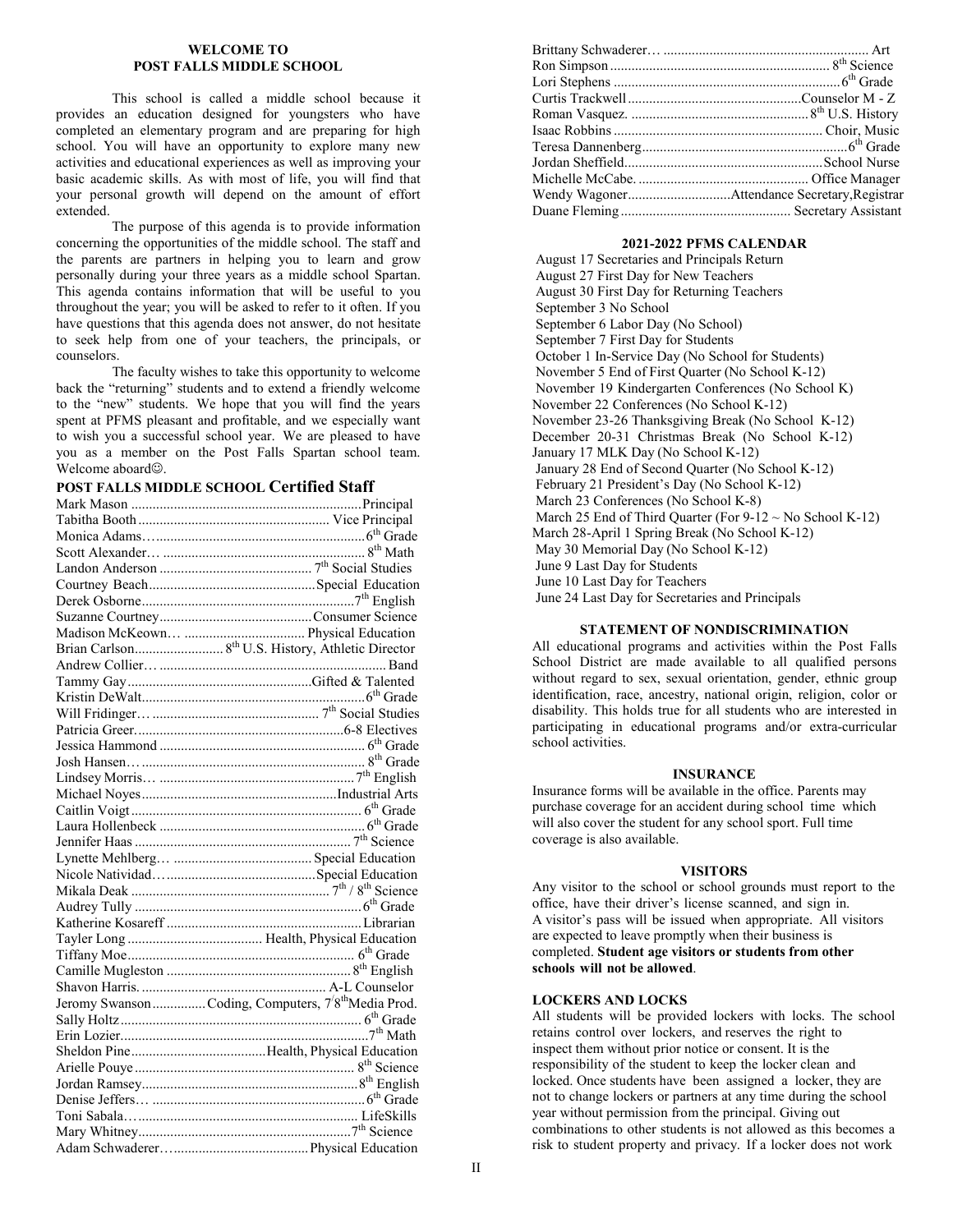correctly, it is the student's responsibility to let his/her advisory teacher know as soon as possible. There will be no locker sharing with opposite gender.

#### **ABSENCES**

Parents/guardians must contact the attendance secretary by phone (773-7554) or with a note for each absence. The note must contain the student's name, dates of absence, reason for absence, and the parent's signature or a note from the Doctor. Students will be allowed one day per day of absence to complete any work missed. After a student is absent for three (3) or more days, the office staff will collect any available homework for the student upon parent request. Skyward and Google Classroom are useful tools for absences shorter than three days. Students are allowed up to 9 absences per semester after which truancies can occur. For planned absences, parents are to call the office and confirm the dates. It is the student's responsibility to pick up a form at the front office and to gather their homework.

#### **APPOINTMENTS DURING SCHOOL**

If a student has a doctor, dental, or similar type of appointment scheduled during school, he or she must report to the office before leaving . **Parents must sign students out before they can leave**.

#### **TRANSFERS OR WITHDRAWALS**

If you plan to withdraw or transfer to another school, a parent/guardian must notify the office in advance. this form to the office for final check out.

#### **HALL PASSES**

Students are not permitted in the halls during class periods unless they are accompanied by a teacher or have a hall pass. This includes going to the nurse.

#### **ILLNESS AT SCHOOL**

If a student becomes ill during school, she or he should check with the office immediately. Students will be allowed to go home only if parents are contacted and agree. A sick room is available.

#### **MEDICATIONS**

All medications (over the counter or prescription) must be kept in the office with a written note from the parent/guardian, or physician. The note must indicate who is to receive the medication, appropriate dosage, and frequency. A form is provided in the office. All students will take any medication under direct supervision of trained office staff member. The office will not issue or administer aspirin, Tylenol, or ibuprofen without a permission slip.

#### **GUIDANCE & COUNSELING SERVICES**

You and your parents are encouraged to seek the services of the school counselors at the middle school during school hours. You may talk with a counselor confidentially and privately about educational, vocational, and/or social-personal matters.

#### **COURSE OFFERINGS**

# **Required Classes**

English English English Science Science Science Science Math Math Math Social Studies Soc Studies Soc Studies

**Grade 6**<br> **6** English English English English English

#### **Available Elective Classes for Grades 7&8**

A variety of Music, PE, Art, Computer classes, Shop, Journalism, Young Living, Teacher Aide, STEM, and Leadership are offered.

#### **STUDENT SCHEDULES**

Student class elective changes will only be honored within the first week of the semester. Changes will only be allowed when it is in the student's best interest and does not cause the overloading of a class. Schedule changes after the first week of school or a semester are considered only to correct an error or adjust students to the proper level of subject difficulty. There will be no schedule changing simply for student preference. Students assigned to specific teaching teams are there for the school year.

#### **GRADING SYSTEM**

Letter grades are used with the following meanings; "A" excellent, "B" above average, "C" average, "D" below average, and "F" failing. Plus and minus marks are used at the option of teachers. An incomplete mark (I) is given when extended absences makes evaluation impossible at the end of a quarter. In the case of a long term medical absence, teachers are to give the students a reasonable time, but not more than two weeks beyond the end of a quarter, to make up all incomplete work. If work is still incomplete, the grade is changed to "F".

#### **STUDENT HONOR ROLL**

Students who earn a 3.00 or "B" average will be placed on the Honor Roll. A grade point average of 3.50 or higher will place a student on the Principal Honor Roll. Bright orange "Spartan Spirit" cards may also be mailed home periodically to let families know a student is doing well. If the card is signed and returned to the office, students will be entered into a drawing for a reward.

#### **REPORT CARDS and FAMILY LINK**

Report cards will be mailed home the week following the end of each semester. Grades are available throughout the quarter on the Skyward system. Go to [http://www.pfsd.com.](http://www.pfsd.com/) Click Skyward/Family Access. Enter the student Login name and password. Passwords are available from the PFMS office. Parents and students can view grades and attendance data at this site.

#### **TELEPHONE/CELL PHONES**

A student phone is available in the office between classes, at lunch, and before/after school. **Cell phones are strongly discouraged at school. A Bring Your Own Device Document is to be signed and returned to the advisory teacher in order for cell phones to be used for educational purposes, at teacher discretion. Cell phones will not be allowed during passing periods. However, students may use cell phones before school, after school, and at lunch.**

#### **FOOD SERVICE PROGRAMS**

A variety of breakfast and lunch items are available through the Food Service Program. Students may take all menu items or may refuse one or two items offered each day, with the price remaining the same. Those students with any type of food allergies are required to have a signed physician's medical statement for special needs diet on file with the school nurse.

Exploratory/Band PE & Health PE & Tech. III pregnant product Online meal payment is available on Skyward, and lunch menus are available on the district website: [www.pfsd.com.](http://www.pfsd.com/) Students are served lunches that meet Federal regulations on nutritional value and food group balance. A breakfast program is also available for all students who wish to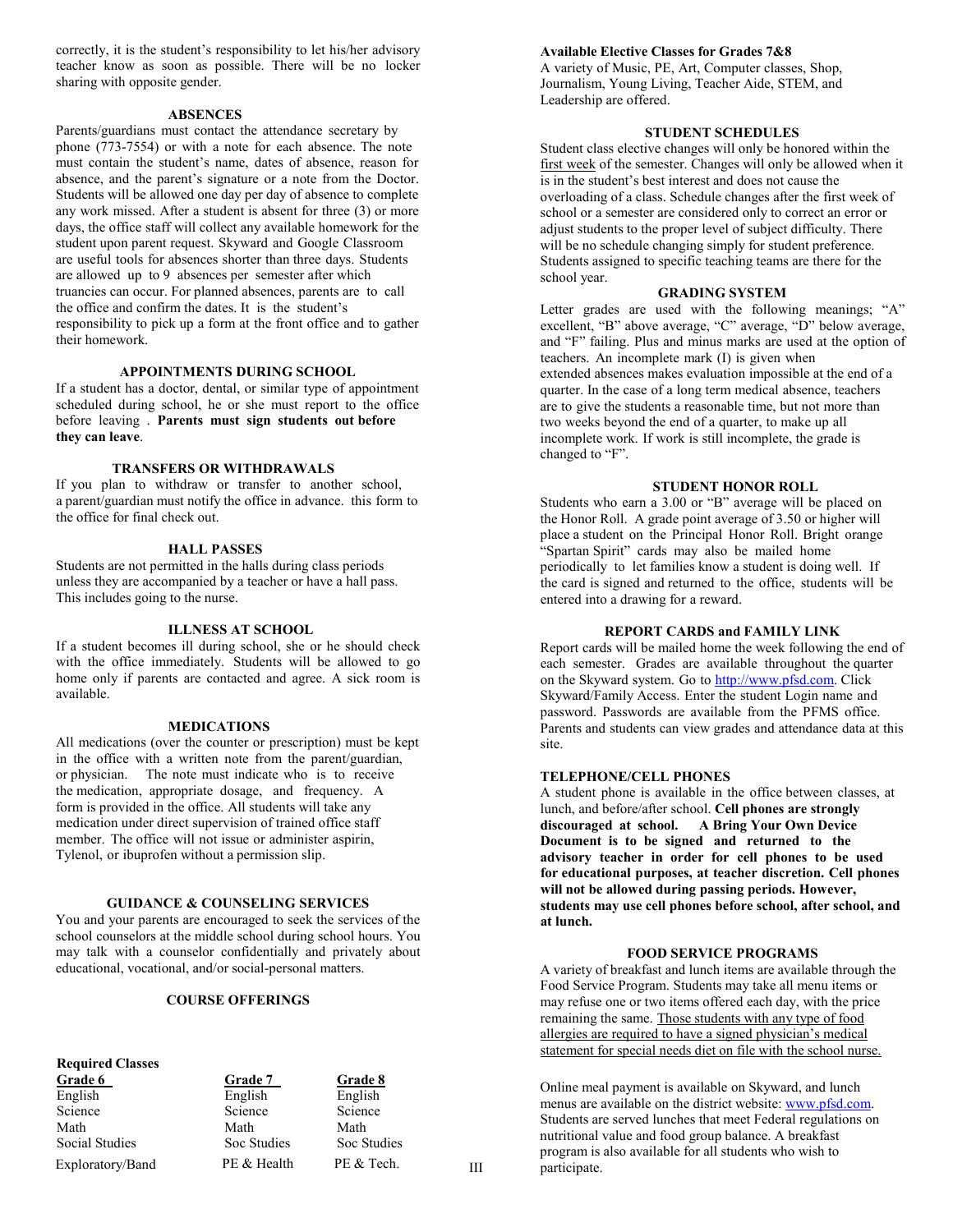| <b>Breakfast</b>            | Lunch                        |
|-----------------------------|------------------------------|
| Grades $6 - 8$ \$2.30       |                              |
| Adult (includes tax) \$4.00 | Adult (includes tax) \$4.00  |
| <b>MEALS CONTINUE TO</b>    |                              |
| <b>BE FREE OF CHARGE</b>    | Prices are for a second meal |
| FOR THE 21-22 SCHOOL        | School breakfast is offered  |
| YEAR PER THE USDA           | in all buildings.            |

Parents/guardians may pay in advance for their child's meals. Child Nutrition Programs policy is no change will be given to a student without written parental request.

#### **ID CARDS**

**Students must bring their student ID card to the cafeteria if purchasing school breakfast/lunch. Should you have any questions regarding the school lunch or breakfast programs contact the Child Nutrition Programs office at 208-773-1625.**

#### **FIRE, EMERGENCY DRILLS, and LOCKDOWN**

Fire and emergency drills will be held several times during the school year. You will be instructed early in the year on procedures to follow in the event of a fire or an emergency situation. Fire exit maps will be posted in each room. Students are expected to listen, follow all staff instructions, and act in a calm manner during all drills and emergencies.

# **SCHOOL DANCES/ACTIVITIES**

PFMS may sponsor up to two school dances each year. Students who do not wish to attend the dance may attend an alternative activity. Attending any special school activity is a privilege. Students who wish to attend the dances must keep good grades, earn few tardies, and obey school rules regularly. A more detailed set of rules will be taught in advisory and a copy is also available by request. These social events will be held during the last two periods of the day. The day's schedule will be adjusted so that all core classes are still held on these days. Only PFMS students will be allowed to attend activities. **The dress code applies on these special occasions**.

#### **INTERSCHOLASTIC ACTIVITIES Code Rules**

#### **1. Academic Progress**

A student-athlete who has a failing grade during any weekly progress check is ineligible to practice or play until they improve the low grades. Student-athletes must be passing all classes during a sport season in order to participate on the team. Any student-athlete not passing a class will report to an after school study room until they earn a passing grade. If a student-athlete makes the decision to not attend after school study room or not to work conscientiously to improve failing grades, he or she has made the decision to not participate in the sport.

#### **2. School Attendance**

- A. A student-athlete must attend school the full day of an event in order to participate in the event. A planned absence, presented to the athletic director at least 24 hours in advance, may be excused by the athletic director. If a contest is on a Saturday, the student-athlete must have attended class for a full day on the prior school day.
- B. Students who are suspended from school for one period or more, either in-school or out-of-school, **cannot** participate in an event on the day of the suspension.

C. A student-athlete who is truant to any class cannot participate in an event on the day they are truant. **STUDENT ACTIVITIES**

Students who participate in school activity programs must purchase an ASB sticker and sign an agreement to abide by the school's activity code.

# **Activities include:**

Music Festivals 6, 7, 8…................School Yearbook 7, 8

# **ATHLETICS**

#### **STUDENT CONDUCT**

Students are responsible for behaving in a manner that allows uninterrupted learning to take place. Any disruption to the educational process, instructional effectiveness, or the learning of others is prohibited. Fighting, harassment, rumors or gossip, horseplay, or engaging in inappropriate personal displays of affection is not allowed.

#### **HARASSMENT/BULLYING**

Harassment -whether sexual, ethnic, racial, age, religious or handicap-related -will not be tolerated at Post Falls Middle School. Bullying will not be tolerated. Students subjected to bullying need to report incidents to the office. Students who observe bullying should report it to the office immediately.

#### **DISCIPLINARY ACTION**

Breaking school rules will result in students being disciplined. This could include, but is not limited to: detention, in house suspension, out of school suspension and/or expulsion.

A student who violates drug, alcohol, and weapons policies, or whose conduct is continuously disruptive of the school environment or to the instructional effectiveness of the school, or whose presence in a public school is harmful to the health and safety of other students, may be expelled from school and/or subjected to other disciplinary action.

**Written, physical, and/or verbal threats of harm to the body or property of a student or staff member will be taken very seriously.** This includes the use of land line, cell phone, or computer web pages to harass, intimidate, or bully. Any student making a threat, whether **jokingly or not**, may be subject to a minimum three days of suspension. Depending on the severity of the incident, further action may be taken which includes, but is not limited to: parent conference, counseling, further suspension, expulsion, and notification of law enforcement. This could include a citation or charges being filed, (ID Code 18-917A).

**The following acts will be automatically referred to law enforcement: possessing, storing, carrying or using a weapon on school grounds, purposely reporting in any way a false emergency (i.e. pulling a fire alarm or dialing 911), theft, and using, consuming possessing, delivering, advertising, selling, or in any way promoting the unlawful use of alcohol, drugs, or tobacco.**

**Weapons Policy:** Students who bring guns, knives, or objects constructed as weapons on school-provided transportation, to school, or to school-sponsored activities will be subject to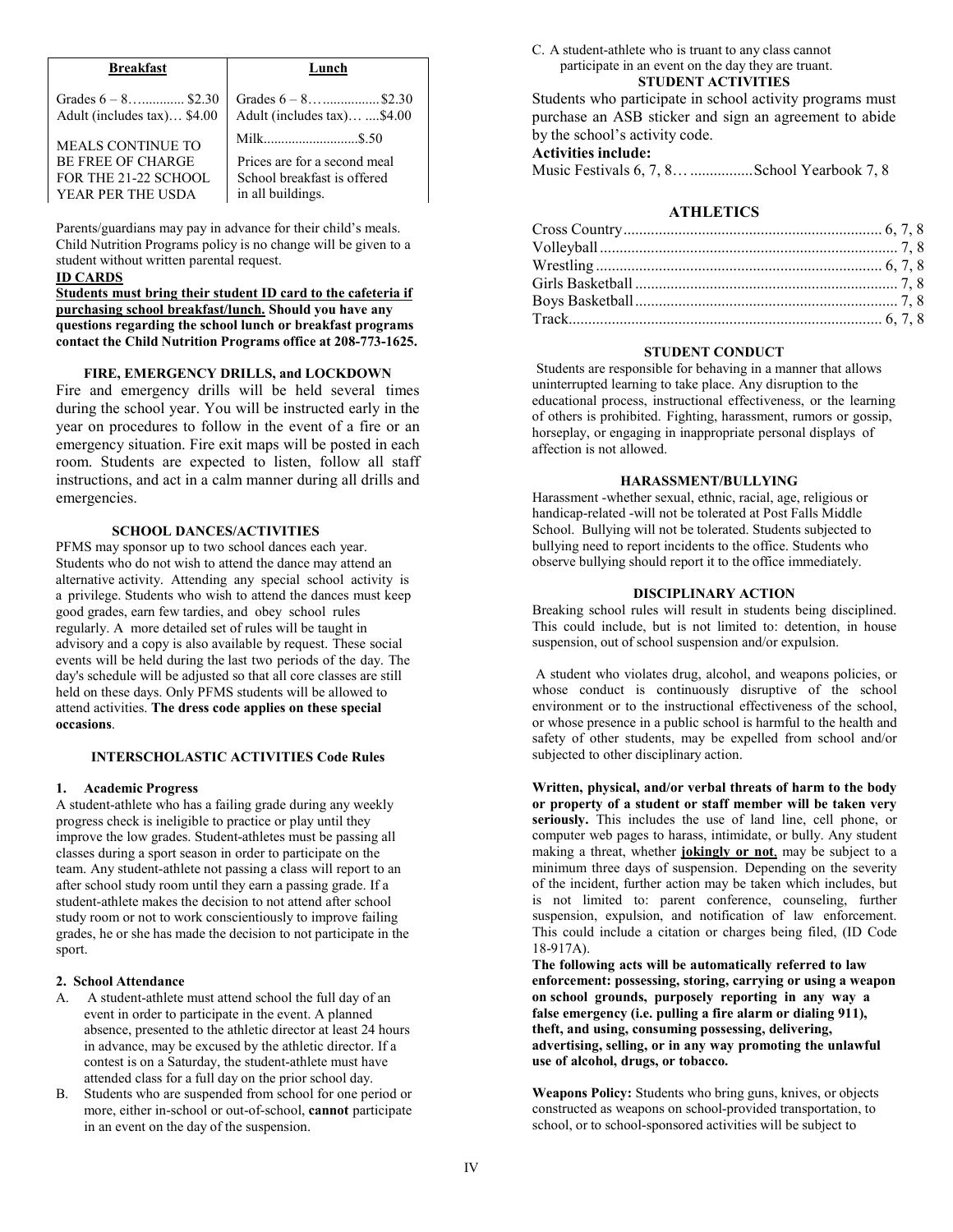expulsion (District Policy 504.13, IC 18-330D, Gun Free Schools Act, 1994).

### *Principles and Expectations for behavior:*

*Philosophy*: All individuals at Post Falls Middle School are valued and will treat one another in a caring, fair, and respectful way.

# **Tardies**:

- Tardies will be tracked by semester
	- Report to the office before going to class if a tardy includes
		- $\circ$  Your arrival to school<br>  $\circ$  Being ten or more min
		- Being ten or more minutes late to class (Unless the student has a pass from another staff member)
- Students must be seated and ready for instruction when the bell rings, or they will be marked tardy (per teacher rules).

# **Tardy Violations:**

- $1<sup>st</sup>$  &  $2<sup>nd</sup>$  warning
- $3^{\rm rd}$  detention to make up time
- 4<sup>th</sup> The teacher will call the parent and write up a referral to the office. School discipline will result.

# **Conduct for arrival and departure:**

All students will stay in designated waiting areas before and after school.

# Walkers

- Stay away from bus area before and after school
- Leave the campus and proceed to your expected location as soon as school is out

Bicycles, skateboards, and scooters must be walked

on sidewalks and when other people are present. Proceed carefully on school property, avoiding pedestrians and the bus areas.

#### Bus Behavior

- Stay in designated waiting areas
- Follow all driver's directions
- Treat the driver and other students with respect
- Stay in assigned seats
- Keep hands, feet, and objects to yourself and inside the bus (no public display of affection)
- Use soft voices

Drop-offs and pick-ups:

Personal vehicles are not allowed in the back bus area. Use front drive for all pick-ups and drop offs. Rides are to be arranged ahead of time, before students arrive at school for the day.

# **Student Appearance and Dress Code**

- Practice personal hygiene daily. Students and clothing must be clean.
- Any pictures or writings on clothing should be of an appropriate nature
- The following are not allowed: pajamas, slippers; foul language, indecent, suggestive, or gang related language or images, references to illegal activities, or other items determined by school personnel.
- Shirts/tops of dresses must:
	- o cover chest/cleavage, back, and midriff area and cover the top of pants/skirts/shorts
	- o not contain sheer material that reveals areas requiring cover-up
	- o have two inch (or wider) shoulder straps, no halter tops, no crop tops
	- o conceal underwear
- Pants must
	- o be worn at or above the hips
	- o stay up on their own during normal activity without needing to be pulled up, or they must be appropriately secured by a belt or a drawstring
	- o conceal underwear
	- o **no sagging or bagging**
	- Shorts/skirts/dresses must:
		- o be a length equal to the student's downwardly extended fingertips when standing
		- o meet the length requirement even if students wear leggings, stockings, or tights. Any holes in shorts, skirts, or pants must be below the fingertips as well.
		- o conceal underwear
- Footwear
	- o **No slippers,** shoes required
	- Hats, caps, visors, hoods, bandanas, sweatbands, flags, or costumes
		- o are not permitted in the building<br>o will be confiscated and can be pi
		- will be confiscated and can be picked up at the end of the day
- Blankets & stuffed animals are not permitted
- Face paint/non medical masks are prohibited

# **Dress code violations**

- Safety and appropriateness for the situation are key concerns in footwear at PFMS. Students must wear appropriate footwear at all times. Slippers are neither safe, nor appropriate, for school.
- Students wearing inappropriate clothing, pajamas, or slippers, will be asked to change immediately. Students may call a parent to bring appropriate attire for school or PFMS clothing may be offered. Repeated offenses will result in more severe consequences.

### **PERSONAL BELONGINGS AT SCHOOL**

**PFMS does not assure the security of personal items or money. The school and district are not responsible for loss, theft, or damage to personal items.**

#### **If a student Brings Their Own Device (BYOD) students and parents must sign the BYOD Permission Form and return it to their advisory teacher.**

Electronic devices (Cell phones, 1 ear bud only, IPods, I Pads, electronic games, etc.) shall not cause a distraction or disrupt the educational process at school. All electronic devices may be confiscated when they are not used properly.

| <b>First Offense:</b>  | Item will be taken, given to the office,<br>the student may pick it up at the end of the<br>day. |
|------------------------|--------------------------------------------------------------------------------------------------|
| <b>Second Offense:</b> | Item will be taken and parent may pick up<br>from the office.                                    |

**Third Offense:** Item will be confiscated and parent picks up at the end of the semester.

- The following items must not be brought to school: rollerblades, wheelies, skates, laser pens, aerosol sprays, items of value, or large sums of money.
- To limit distractions at school, flowers or balloons delivered during the school day will be held in the office until the end of the day. Students are not allowed on the buses with any type of glass.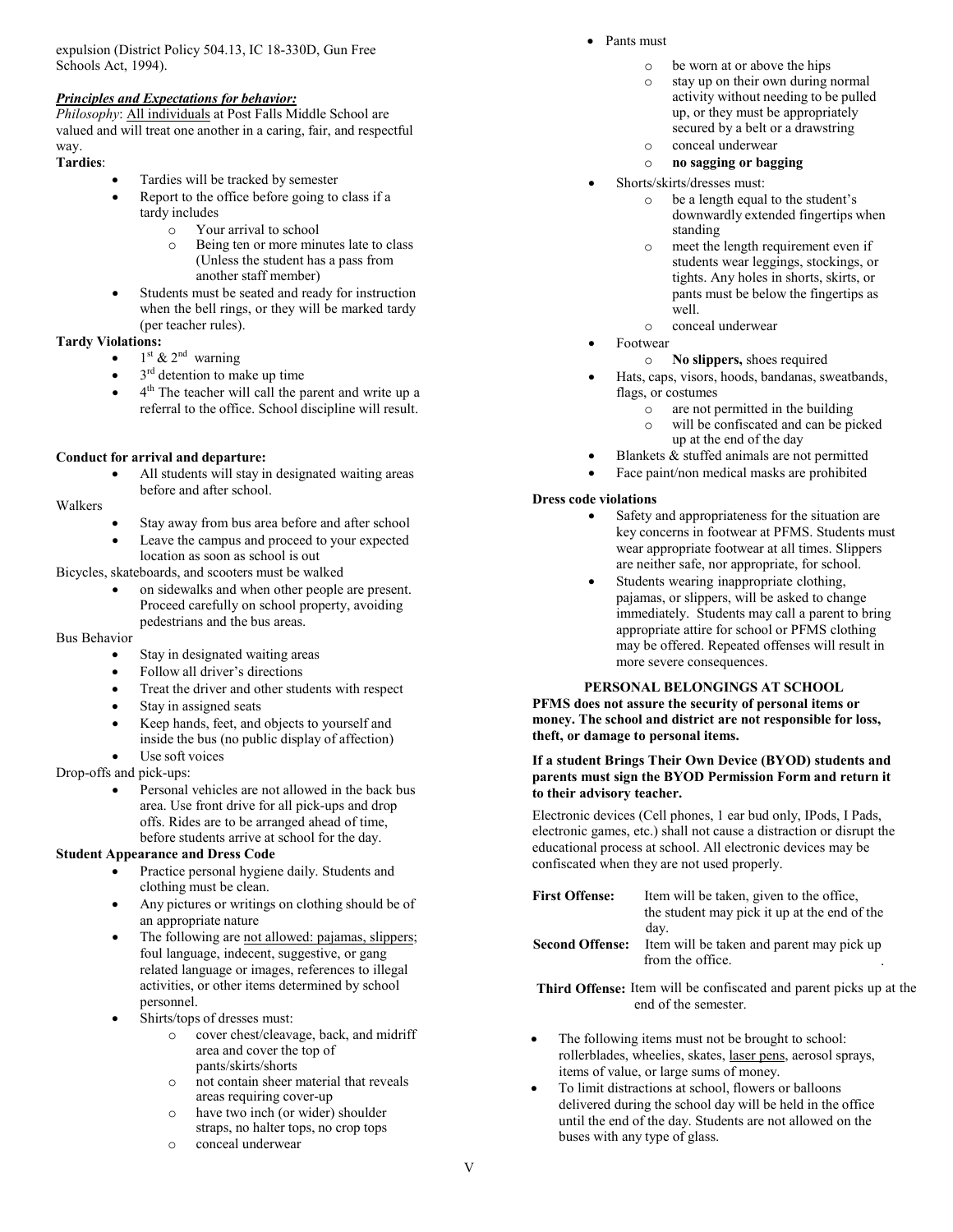# **National Junior Honor Society Requirements**:

- GPA 3.5 or above
- Completion of required community service hours
- Demonstrates leadership and good citizenship
- Recommendations from 3 teachers and one community member

# **Classroom or Office Aide Requirements:**

- GPA 3.0 or above
- Recommendations from 3 teachers
- No behavior or discipline issues in the previous semester

**Gotcha Slips:** All students are eligible to earn a *Gotcha* slip as a reward for positive behavior

• Weekly drawings will be held for prizes

Travel light and go far… The view from the top is worth the climb.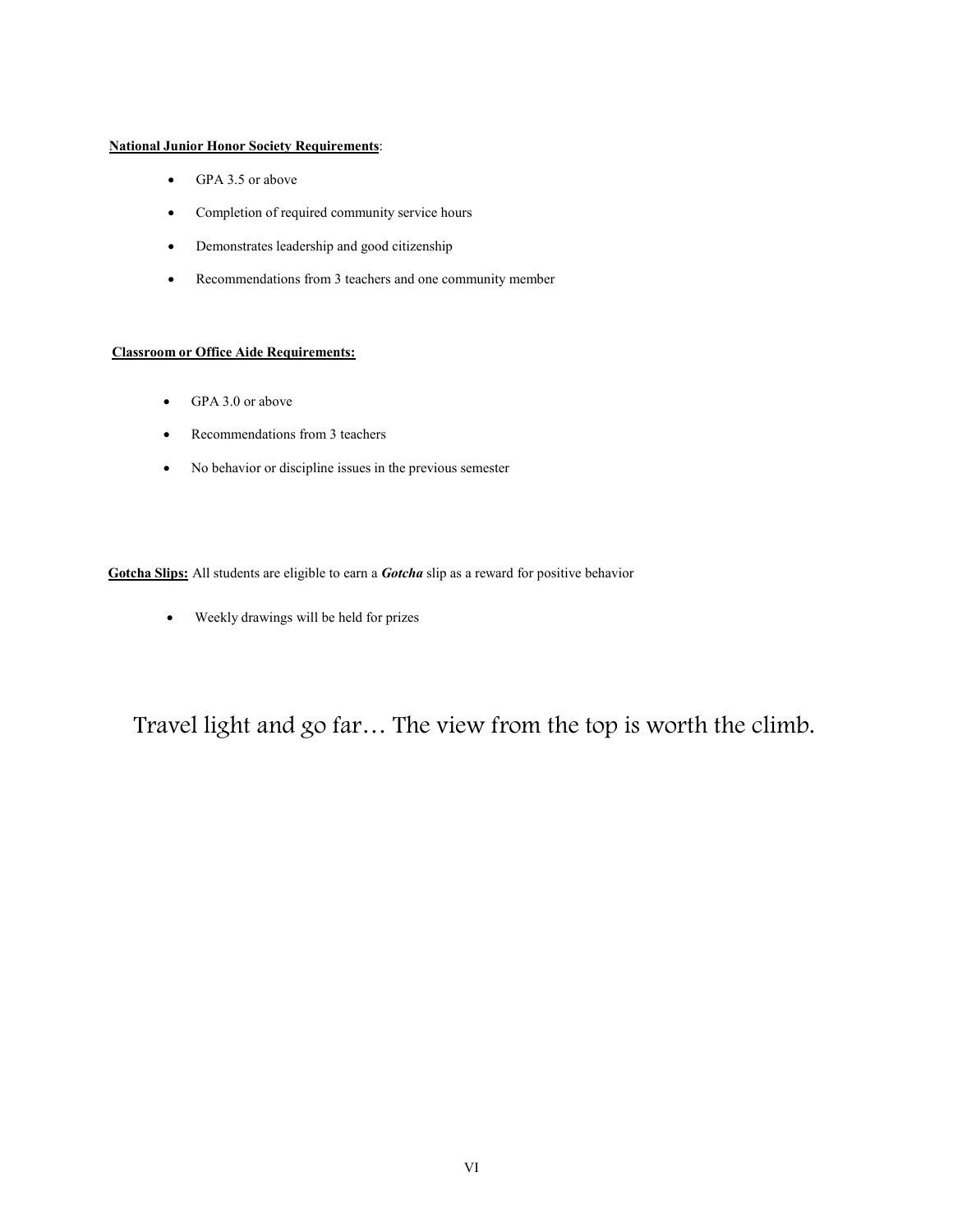# **Attention 7th & 8th Grade Students!**

A **middle school credit system** began in Idaho during the 2010-2011 school year. Post Falls Middle School's Pathway to Promotion will include seventh and eighth grade students. The goals are to ensure that all students are prepared for success in high school and to increase student academic accountability.

POST FALLS SCHOOL DISTRICT NO. 273

Series 500: Student Policy: Records and Reports

Policy No. 503.8 Policy Title: Middle Level Credits

It is the policy of the Board of Trustees that a middle level credit system will be implemented for students in grades 7 and 8 pursuant

to State Board Rules.

Students will receive one (1) credit per course per semester upon successful completion of the course. Students receiving more than

two (2) failing grades in core classes per year will be placed in an alternate route to grade promotion.

The alternate route to grade promotion will require the student to meet three of four possible requirements in order to advance to the

next grade:

- 1. A 2.0 GPA or higher in all classes
- 2. Finishing the year with a 2.5 GPA in core classes
- 3. Earning proficient scores on the ISAT in reading and math
- 4. Missing no more than 12 days total per school year

A student who does not meet the minimum requirements will be placed in a program for credit recovery in order to advance to the next grade that may include on-line courses, summer school, correspondence courses or after-school intervention. Alternate requirements will be established for special education students and limited English proficient students when deemed necessary.

Legal References: State Board of Education Rules 08.02.03

Date of Adoption: 8/9/10

Reviewed: 2017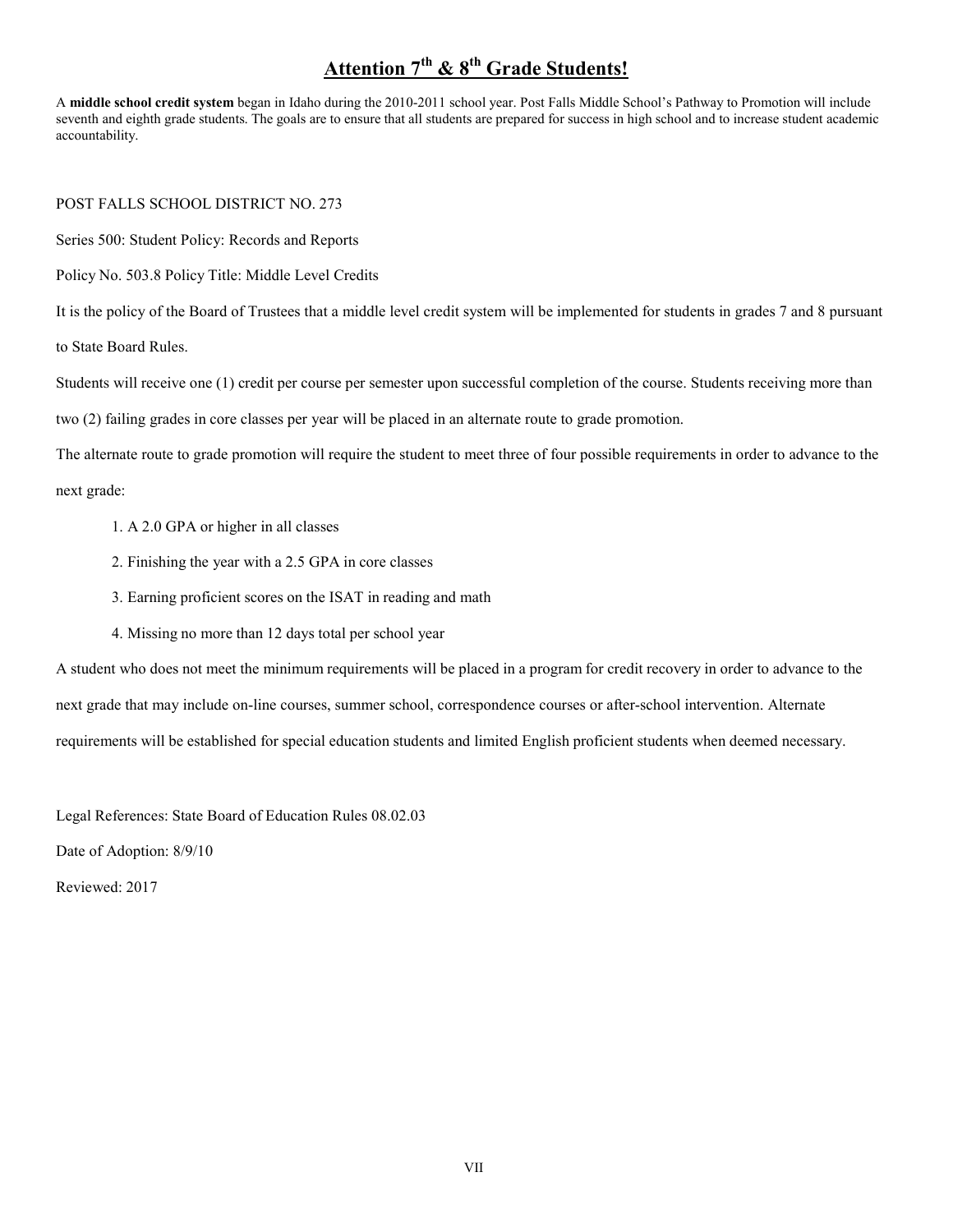#### **ACCOUNTABILITY AGREEMENT**

#### **Between**

# **POST FALLS MIDDLE SCHOOL STAFF, PARENTS, AND STUDENTS**

In our plan for student achievement at Post Falls Middle School, we find that it will be enhanced by a three-way effort from the staff, the parents, and the students themselves. The intent of this agreement is to establish a solid basis for that working relationship.

#### AS THE STAFF OF POST FALLS MIDDLE SCHOOL, WE WILL:

- make our #1 priority the substantial improvement of your child's achievement in the areas of reading, writing, and mathematics.
- supply the needed textbooks and related materials for your child's educational program.
- organize a school which provides a secure environment with well-publicized and enforced rules designed to keep your child safe. assign homework that reinforces classroom learning by providing practice for students.
- provide time to make up work if your child must be absent (1 day additional for each day of excused absence).
- offer 30 minutes extra, individual, instructional time and help before or after school if your child is failing or needs extra help.
- emphasize academic excellence by rewarding academic achievement.
- provide information to keep students informed of their progress during each nine-week interval.
- monitor your child's attendance and progress closely and keep you informed through internet, Skyward email, progress reports when requested, report cards, and/or telephone calls.
- update test scores and information concerning your child's progress, the school and the program.
- conference with you about your child's progress
- keep the students secure while making the school available for your visitation.
- promote the role of the family in your child's life.

# AS A PARENT I WILL:

- cooperate with the Post Falls Middle School staff to give my child a good education.
- set a time and place for homework, free from distractions, including noise, television, radio, phone calls, and other distractions. If there is no homework, my child will use this time to read, write, or perform some other learning activity.
- arrange for my child to have basic school supplies (i.e. pencils and paper) throughout the year. I will encourage my child to bring those items to school. I will contact the school for assistance if I cannot provide for those needs.
- see that my child attends school, unless ill, and comes to class on time.
- act as an active supporter of Post Falls Middle School.
- take an active interest in my child's homework projects and assignments. I understand I can check my child's agenda and Skyward online system to get details on these tasks. I understand I can monitor my child's progress reports all year long via [www.pfsd.com.](http://www.pfsd.com/)
- get in touch with the school immediately if I have a concern or problem.
- work to instill a positive attitude and to motivate my child with a desire and a feeling of need for an education; support the school, the administration, and the staff at Post Falls Middle School.
- attend school functions and show my child that I am interested in Post Falls Middle School and the school activities.

### AS A STUDENT AT POST FALLS MIDDLE SCHOOL, I WILL:

- come to school each day and be on time to all of my classes.
- bring assignments and supplies to class.
- work to the best of my ability.
- do all assignments including homework and projects.
- be courteous and cooperative with all my teachers and fellow students.
- be informed about the rules and regulations of this school and comply with all of the rules.
- ask for extra help when needed.
- take care of my books, my school, and the equipment in it.
- earn credits through successfully passing my classes.
- become actively involved in my school's teams and other activities.
- keep my parents informed of my progress, activities, and happenings at school.

Signature of Student Date Signature of Parent/Guardian Date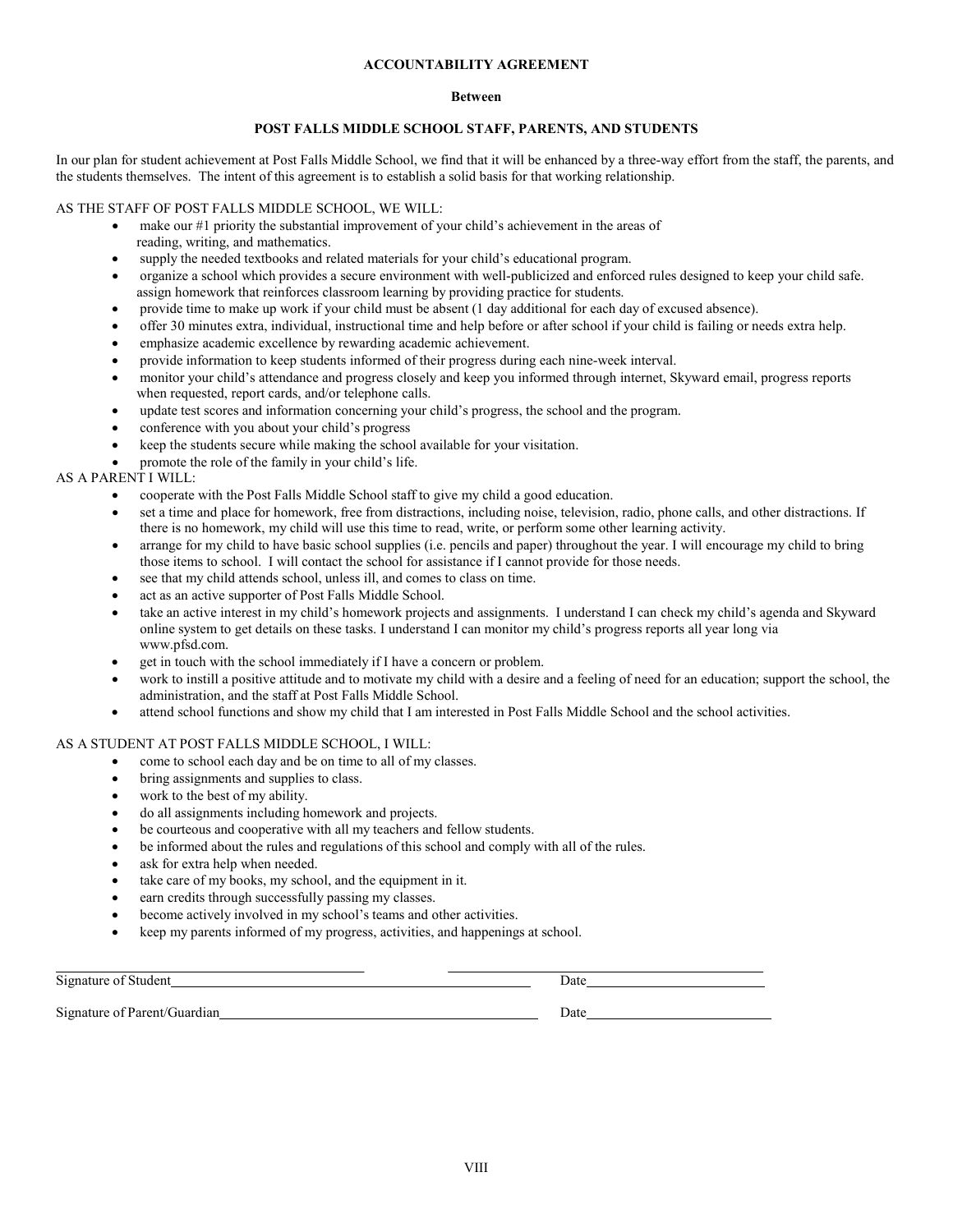# **Bring Your Own Device (BYOD) PFMS Permission Form**

# *Any parent who prefers that their child use a personally-owned electronic device within Post Falls Middle School, must read and sign this "for Educational Purposes only" agreement, and submit the permission slip below to the Advisory teacher.*

# **1. The student takes full responsibility for his or her device and keeps it with him/her at all times. The school is not responsible for the security of the device.**

2. The student is responsible for the proper care of his/her personal device, including any costs of repair, replacement, damage, misuse, and/or theft.

3. Violations of any policies, administrative procedures or school rules involving a student's personally-owned device may result in the loss of use of the device in school, and/or disciplinary action.

4. The student must comply with teachers' request to shut down the device, close the screen, or surrender their device.

# **5. The student may not use the devices to record, transmit or post photos or video or audio of a person or persons on campus. Any images or videos recorded at school must not be transmitted or posted at any time without the express permission of a teacher.**

6. The use of personally owned devices is permitted during instructional time for **educational purposes only!**

7. The student should only use his/her device to access relevant files and use educational applications when designated for learning by the teacher.

8. The student will use the district's secured wireless network. Use of 3G, 4G, and next generation wireless connections from another source are not allowed.

9. It is the student's responsibility to notify the school office if a new device is purchased, or if any of the information below changes.

# **DETACH AND RETURN BOTTOM PORTION TO YOUR ADVISORY TEACHER. RETAIN THE INFORMATION ABOVE.**

| Student's name (printed) |              | Grade    |  |  |
|--------------------------|--------------|----------|--|--|
| Parent's name (printed)  |              | Teacher  |  |  |
| <b>Device</b>            | <b>Brand</b> | Serial # |  |  |
| <b>Device</b>            | <b>Brand</b> | Serial # |  |  |

I, as the student, understand and will abide by the above policy and guidelines. I further understand that any violation of the above may result in the loss of network and/or device privileges as well as other disciplinary action.

# **Student signature Date**

As a parent, I understand that my child will be responsible for abiding by the above policy and guidelines. I have read and discussed the policy and guidelines with him/her and my child understands the responsibility he/she has in the use of this personal device.

**Parent/Guardian's Signature Date**

IX